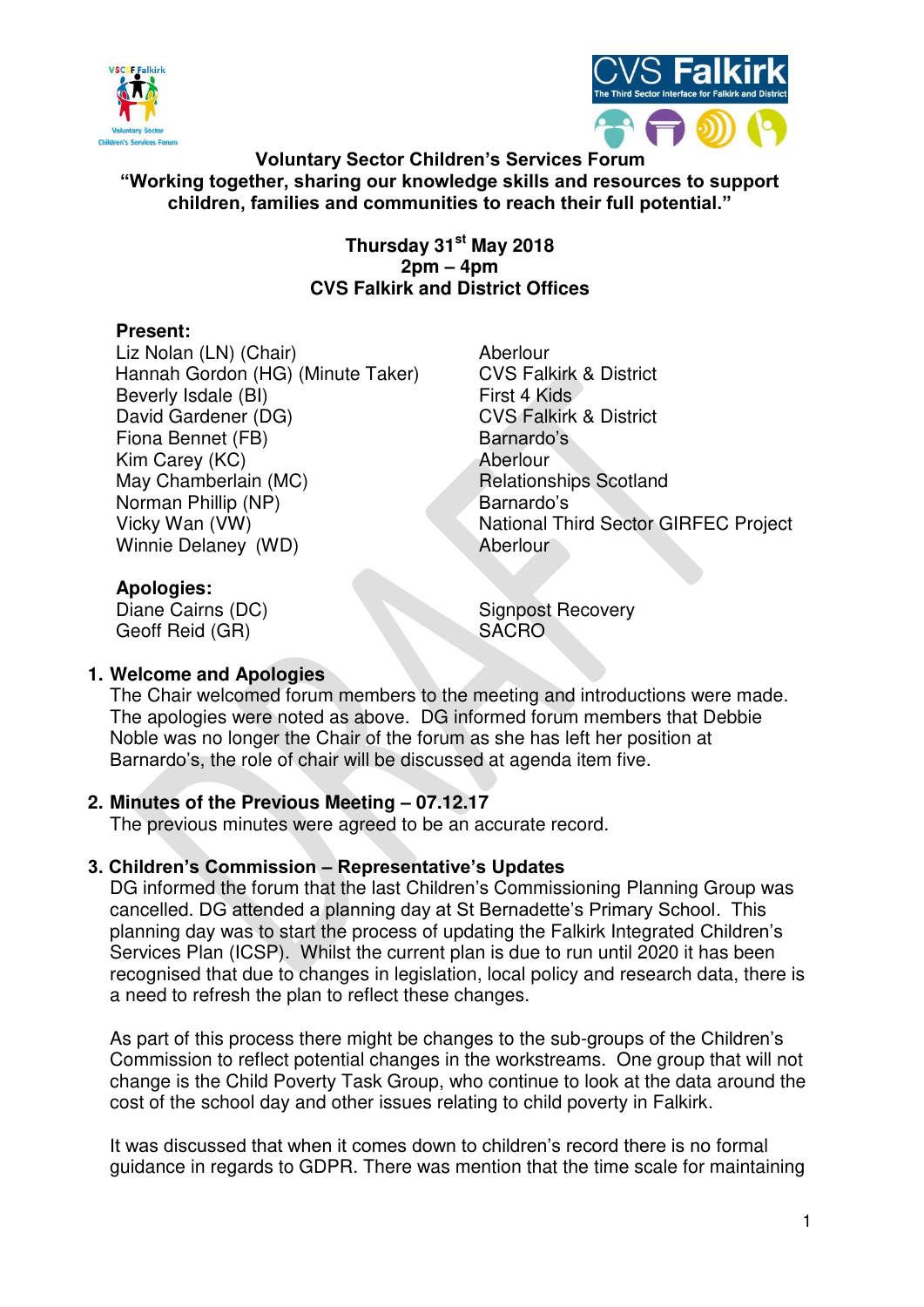



records has been increased/amended and there are issues regarding whether information needs to be filed after a client or child has been passed on to another organisation.

There is information regarding GDPR guidance on Children's data which can be found on the Information C[ommissioner's](https://ico.org.uk/media/for-organisations/guide-to-the-general-data-protection-regulation-gdpr/children-and-the-gdpr-1-0.pdf) Office website.

#### **4. Update on Realigning Children's Services**

NP informed the forum that the last two meetings of the task and finishing group have been cancelled. NP is going to be working with the third sector to get information from voluntary organisations about services provided in the Falkirk area which includes age ranges, people, services and what organisations do. He is looking for the best representation of voluntary organisations and has four to five weeks to complete this task.

#### **5. Capacity and the Future of the Forum – discussion**

There was a discussion around the current capacity of forum members. Recently the attendance at meetings has dropped, with a reduction in funding and capacity within partner organisations being seen as the main causes. There is also a feeling that some organisations that working with children and young people don't understand the relevance and importance of the forum, both in bringing practitioner's together to share knowledge and experience, and offer training opportunities; but also in representing the third sector across the Falkirk Children's Commission, and allowing third sector colleagues to represent the forum and sector across the different groups.

Forum members discussed that on Thursday 30<sup>th</sup> August there could be an event held between 4pm – 6pm to raise awareness of the forum that focusses on the importance of play. There could be information stalls and resources taken to raise awareness of different organisation. There would also be role descriptors for Chair and Vice-Chair will also be taken to the event. It was suggested to hold the event at the Laurieston Campus Marnier Support Centre.

There was discussion on what to call the event:

- Nurturing and play
- Relationships and play
- Playful relationships
- Promoting family relationships

The event will be promoted through the CVS Falkirk e-bulletin and Aspiring Communities team in their areas. DG confirmed tea and coffee will be provided by CVS Falkirk.

The roles of Chair and Vice-Chair of the forum were discussed at this point. LN stated that she did not want to take on the role of chair, and felt that the Chair and Vice-Chair roles should be held by local practitioners, rather than being held at Deputy Director level. DG informed forum members that he is happy to offer a greater level of support than previously. This would reflect the work to support the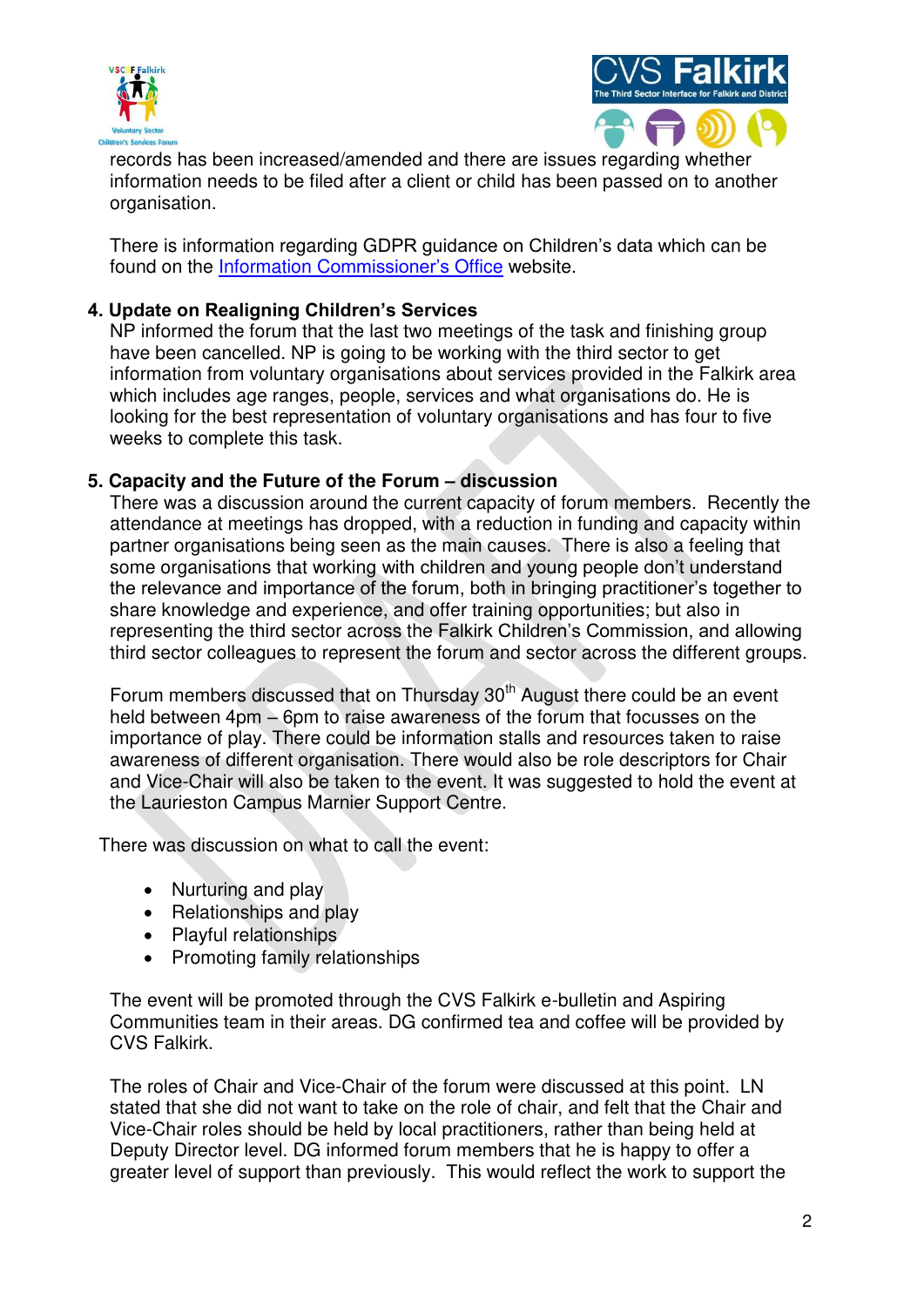



Chair/Rep of the other third sector forums. DG also put forward to suggestion that rather than having a chair and vice-chair role, two people could share the responsibilities as co-chairs of the forum, meaning less demand on a single person to attend meetings.

#### **6. Nominations for Chair and Vice Chair of Forum**

Following the discussion above, it was agreed by the forum that the decision on a new Chair and Vice-Chair would be carried forward to the final meeting of the year on Thursday 29<sup>th</sup> November.

#### **7. Update from CVS Falkirk**

It was decided at this part of the forum that it would also be good to get an update from everyone in attendance.

#### **7.1 New CEO**

The Board of Directors of CVS Falkirk & District are delighted to announce that Jen Kerr will take up the post of CEO with effect from Monday  $16<sup>th</sup>$  July 2018.

Jen has most recently been the Service Manager for the third sector interface in Perth & Kinross, and has a wealth of experience in the third sector.

CVS Falkirk looks forward to welcoming Jen into post, and working together for the benefit of our local communities.

#### **7.2 Volunteers' Week 2018 Certificates**

[Volunteers' Week](http://volunteersweek.org/), which runs from Friday 1<sup>st</sup> June – Thursday 7<sup>th</sup> June, highlights the variety of volunteering throughout Scotland, celebrating the time and effort given by the unsung heroes who give back to their communities – not for their own benefit, but for other people.

To celebrate Volunteers' Week 2018 and the commitment, time and energy given by volunteers across Falkirk, organisations can now request CVS Falkirk's Celebrating Volunteering Certificates and Long Service badges for volunteers. The certificates will be professionally printed, and can be collected from the CVS Falkirk office.

To receive your certificates, please complete the attached [Certificate Request](https://www.cvsfalkirk.org.uk/wp-content/uploads/2014/06/Celebrating-Volunteering-Organisation-Certificate-Request.docx)  [Form](https://www.cvsfalkirk.org.uk/wp-content/uploads/2014/06/Celebrating-Volunteering-Organisation-Certificate-Request.docx) and return it to CVS Falkirk by email: [info@cvsfalkirk.org.uk](mailto:info@cvsfalkirk.org.uk)

Alternatively, you can send your form by post to: CVS Falkirk, Unit 6, Callendar Business Park, Falkirk, FK1 1XR. All forms must be received by Sunday 20<sup>th</sup> May.

#### **7.3 Celebrating the Impact of Falkirk's Third Sector**

CVS Falkirk is committed to celebrating the impact the third sector has in Falkirk, showing the economic and social impact of the sector.

The 2018 impact survey will be open to all third sector organisations operating in the Falkirk Council area, and continuing the work carried out since 2015. The survey will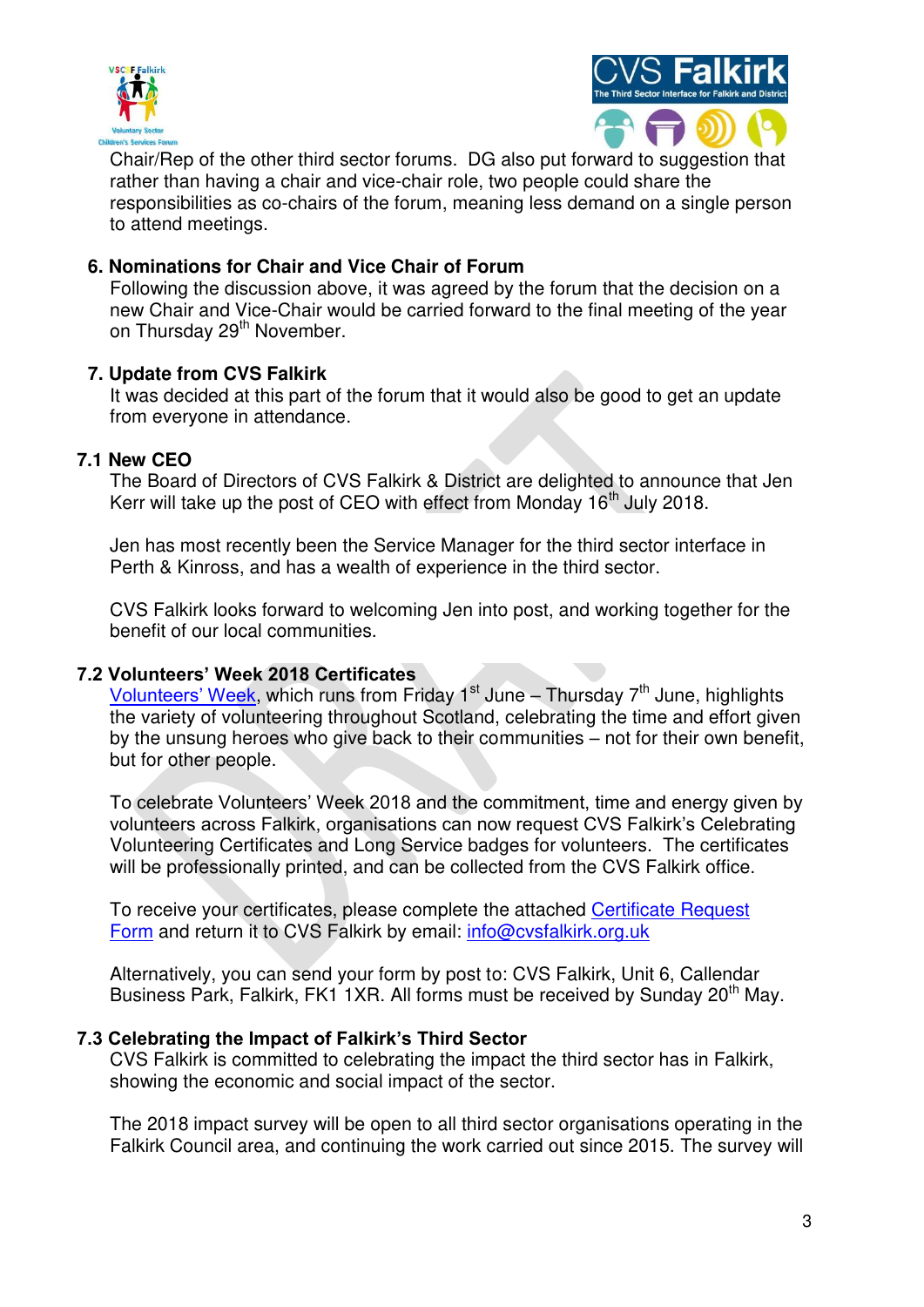



be available through SurveyMonkey, or in hard copy, in June, with the final report available in September.

The results of the 2017 research can be accessed on the [CVS Falkirk](http://www.cvsfalkirk.org.uk/wp-content/uploads/2015/08/Third-Sector-Impact-Report-2017.pdf) website.

For further information, please contact David Gardener by phone: 01324 692010, or email: [david@cvsfalkirk.org.uk](mailto:david@cvsfalkirk.org.uk) 

# **7.4 CVS Falkirk Communications Preferences**

As part of CVS Falkirk's preparations for the upcoming GDPR legislation, they have decided to take the opportunity to refine our e-bulletin and other email communications, making sure the information you want is delivered straight to your inbox.

To help them do so, individuals can select the CVS Falkirk emails Individuals would like to receive included in the Communications Preferences article included in the ebulletin on Friday 25<sup>th</sup> May.

CVS Falkirk welcomes your feedback on this process, and on any of your interactions. Individuals can always contact CVS Falkirk by phone: 01324 692000, or email: [info@cvsfalkirk.org.uk](mailto:info@cvsfalkirk.org.uk) 

# **7.5 Third Sector Upcoming Forums**

- **Community Transport Forum** Thursday  $7<sup>th</sup>$  June, 10am 12pm
- **Tackling Poverty & Inequalities Forum** Thursday 28<sup>th</sup> June, 10am 12pm
- **Safer Communities Forum** Wednesday 18<sup>th</sup> July, 10am 12pm
- **Connecting Volunteering Forum** Wednesday 1<sup>st</sup> July, 10am 12pm
- **Community Care and Health Forum** Tuesday  $7<sup>th</sup>$  August, 10am 12pm
- **Economic Resilience and Employment** Thursday 24<sup>th</sup> May, 10am 12pm

# **7.6 Home Energy Scotland: Helping Families Keep Warm and Well**

Home Energy Scotland is the free, impartial energy advice service funded by Scottish Government, managed by Energy Saving Trust. The service is part of Scottish Government's approach to tackling fuel poverty, and aims to help householders save energy, save money and keep warm and well.

As part of a campaign to help households prepare for winter, they are keen to reach out and support families across Scotland. They would welcome the opportunity to work in partnership with local organisations in a range of ways to enable more families to get their free service. This can include attending local events and meeting with groups.

For further information, or to explore joint-working, contact Jacqueline Mackenzie by phone: 07540 719 655, or email: [Jacqueline.Mackenzie@sc.homeenergyscotland.org](mailto:Jacqueline.Mackenzie@sc.homeenergyscotland.org)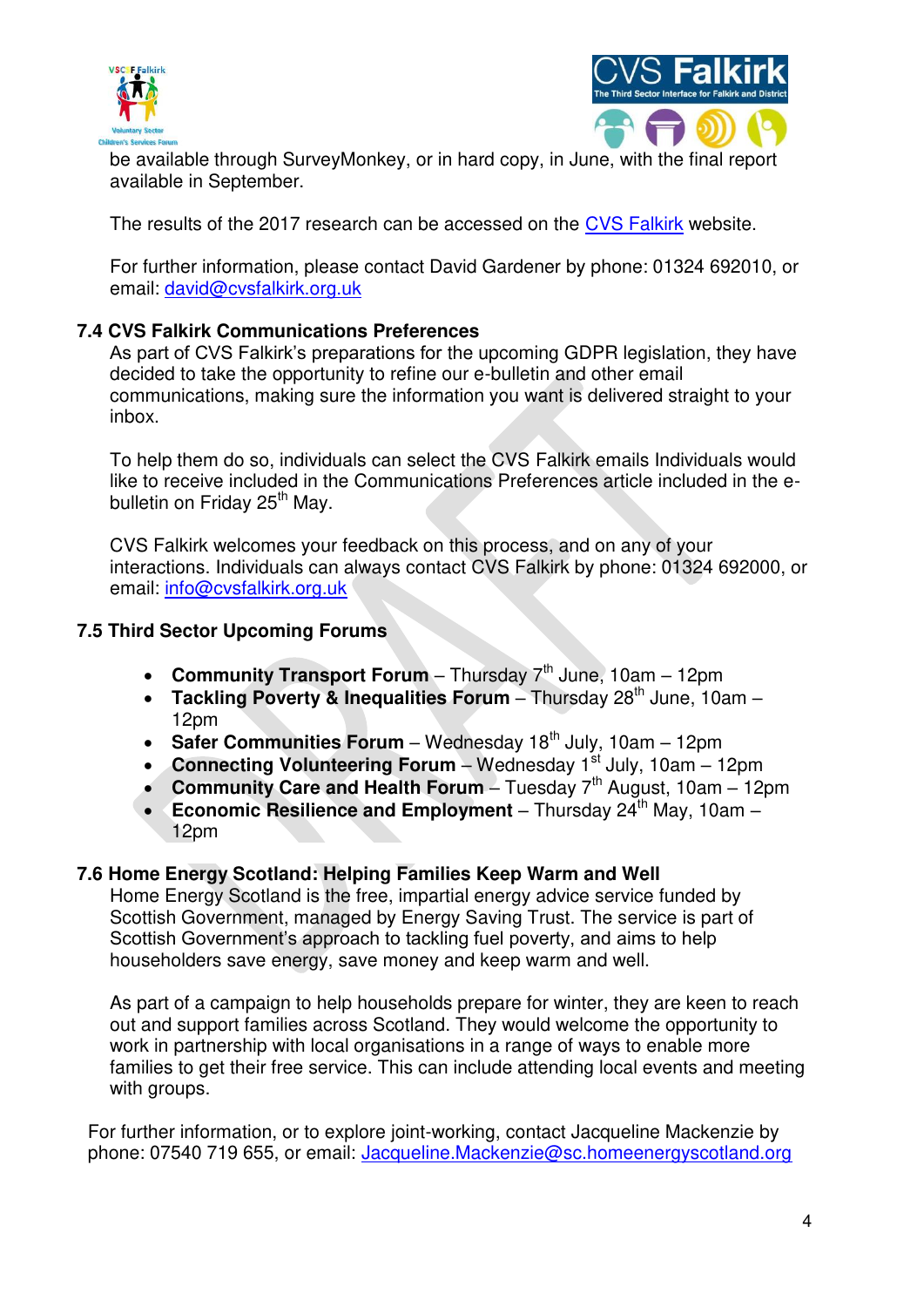



#### **7.7 Holiday Club Fund Summer**

Falkirk Community Planning Partnership (CPP) has announced that grants of up to £1000 are available to help community groups providing Holiday Clubs in the Falkirk area this summer, running from Monday  $2<sup>nd</sup>$  July – Friday 17<sup>th</sup> August.

Preference will be given to holiday clubs that:

- Focus on low income families
- Provide good, nourishing food every day
- Coach food prep and cooking skills
- Provide learning programmes
- Promote half an hour of moderate to vigorous exercise every day

Funding decisions will be made by a panel from the Fairer Falkirk Partnership. The deadline for applications is 5pm on Friday 15<sup>th</sup> June; however, funding decisions may be made before this date, as the panel will consider applications regularly over the coming weeks, so applications should be submitted as soon as possible. To request an application form, or for further information, please contact Falkirk CPP by email: [summerfoodproject@falkirk.gov.uk](mailto:summerfoodproject@falkirk.gov.uk)

#### **7.8 The Innovation Fund**

The Innovation Fund (TIF) is now open for applications. Applications are open to organisations across Scotland that are either at the ideas stage with significant substantiation or already delivering interventions that can demonstrate tangible impacts on child poverty. All plans must specifically demonstrate increases in family income or reductions in living costs.

Up to £1 million will be invested in up to ten organisations the support ambitious work tackling child poverty.

To apply, or for further information, please visit the [The Hunter Foundation](http://www.thehunterfoundation.co.uk/#form) website.

#### **7.9 New National School Clothing Grant**

An estimated 120,000 families will benefit from a new £100 national minimum school clothing grant in Scotland as a result of partnership working between Scotland's Local Authorities and the Scottish Government.

The scheme will open in time for the 2018/19 academic year with eligibility determined at a local level.

Overall annual costs are expected to reach £12 million with 50% of the cost met by additional Scottish Government funding and 50% met by individual local authorities.

The grant will be reviewed every two years to ensure that the amount available remains in line with cost of living.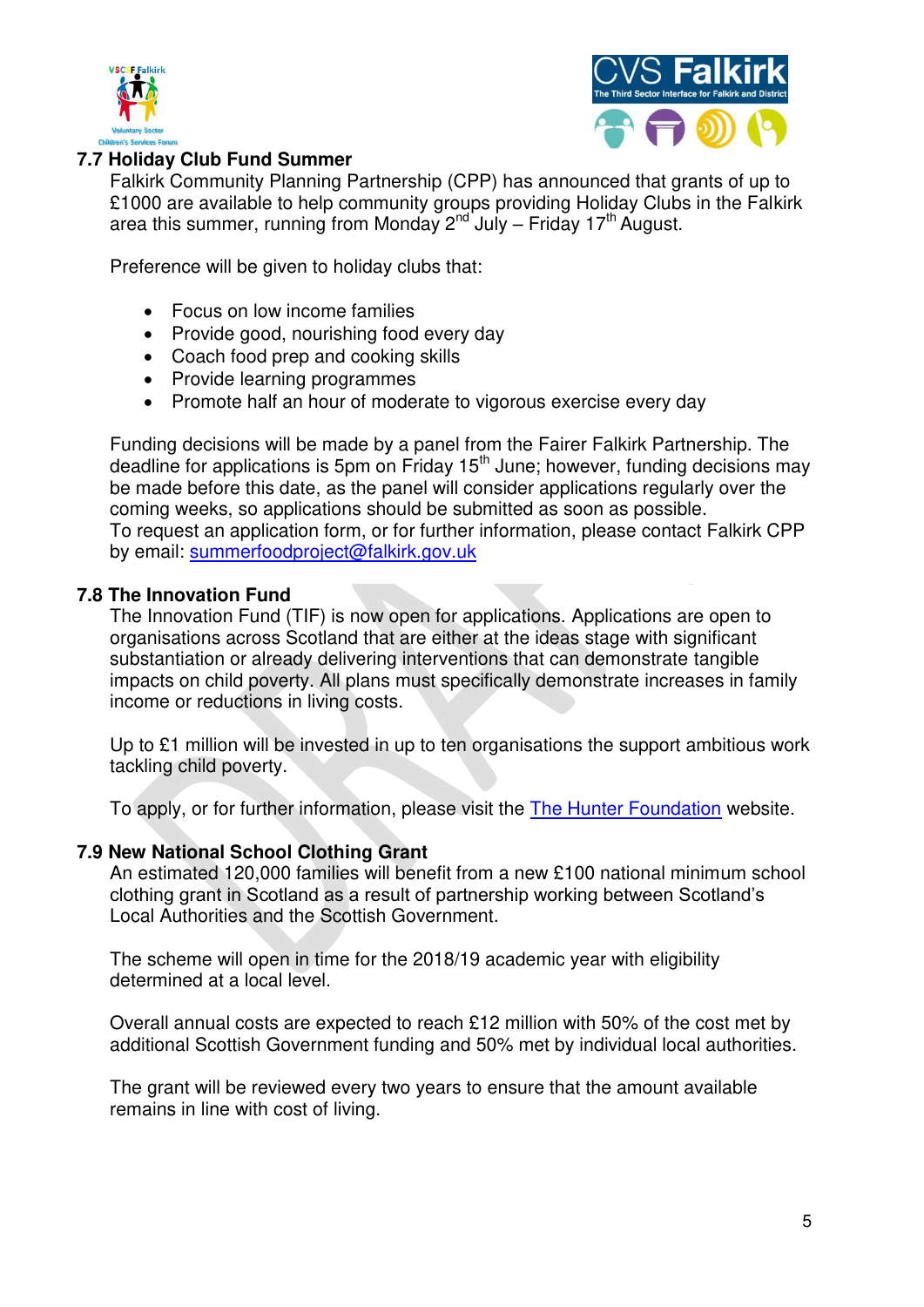



#### **7.10 PVG and the Disclosure of Criminal Information Consultation**

Scottish Government has opened a consultation on Protection of Vulnerable Groups (PVG) and the Disclosure of Criminal Information.

The consultation seeks views on proposals for the reform to the disclosure regime in Scotland. The aim is to focus on what changes are required to make disclosure of criminal convictions fit for the 21<sup>st</sup> century.

The deadline for responses is Wednesday 18<sup>th</sup> July.

For further information, including how to submit your response, please visit the [Scottish Government](https://urldefense.proofpoint.com/v2/url?u=https-3A__cvsfalkirk.us3.list-2Dmanage.com_track_click-3Fu-3D3e84ad020ba95c3b6ea2becc1-26id-3D179e717846-26e-3D6bf1774962&d=DwMFaQ&c=euGZstcaTDllvimEN8b7jXrwqOf-v5A_CdpgnVfiiMM&r=TgFyRo-1DWhyKNl-xGJH5hBR_p2xIQumvEM0osJ45TI&m=mdiJjw-ZH2OIEUAkZ_HfeHzbdy_rz1bXj47VHt6r1-4&s=_ntamJrxWEVBRNM5UzmTmpPFOei5CogbBT_FGreGcas&e=) webpage.

# **8. Third Sector Partner Updates**

# **8.1 Beverly Isdale – First 4 Kids**

BS informed the forum that there numbers are dropping substantially and thinks this may be due to economy and a reduction in services. BS is looking to work closely with family support services to help support children. They are currently looking for a graduate intern to work on I.T. and computer systems, if anyone has any information, please make BS aware.

# **8.2 Winnie Delaney – Aberlour**

WD informed the forum that they moved offices to Laurieston last July and the move has been positive. They are unsure when they will receive funding but they have not lost any staff yet but may move in to schools going forward. The Befriender Service continues.

# **8.3 Norman Phillip – Barnardo's**

NP informed that due to funding cuts Falkirk Council have been taking teachers back. New service core funding has been provided for a family network service and a number of people are prepared to be directors. NP will be working with a list of people who are interested.

# **8.4 Kim Carey - Aberlour**

KC informed forum members she is based at the Family Support Centre in Langlees they have lost hours recently but have not lost staff. They are working with children under three eligible twos provision. Langless Primary School will also be moving to a new location. Aberlour have received money because of the new trauma service which is linked with Falkirk and District Association for Mental Health (FDAMH).

# **8.5 Vicky Wan – National Third Sector GIRFEC Project**

VW informed the forum that the Getting it Right for Every Child (GIRFEC) Project has been extended for another 6 months from April 2018.The Volunteer in Scotland project has changed but the overall aim is still to provide practical support to Third Sector Interfaces and forums. VW is trying to make relationships through third sector organisations and statutory partners is the focus at the moment. VW attends